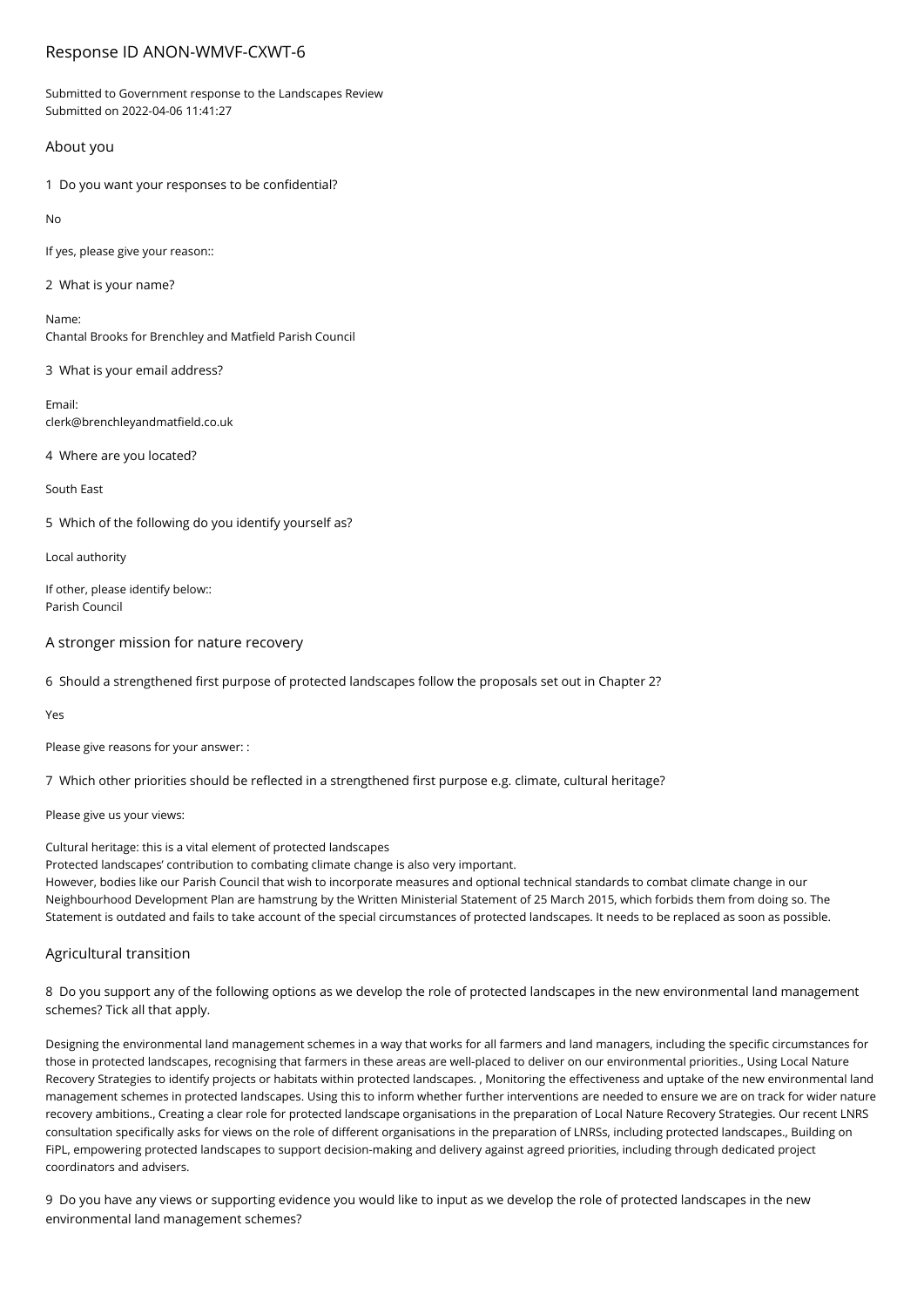#### Please give us your views:

Environmental land management schemes may help, but the real problem is that the AONB countryside in our parish is under constant and growing threat from development. "Exceptional circumstances" seem to be interpreted to mean just about any development that promises to provide 40 % affordable housing. Unless greater legal protection is given to AONB countryside and farmland, the landscape will continue to be degraded and fragmented.

Access for the public should be given a high priority in the new environmental land management schemes.

A stronger mission for connecting people and places

10 Should AONBs have a second purpose relating to connecting people and places, equivalent to that of National Parks?

Yes

Please give reasons for your answer: :

this is very important

11 Should a strengthened second purpose of protected landscapes follow the proposals set out in Chapter 3 to improve connections to all parts of society with our protected landscapes?

Yes

Please give reasons for your answer: :

12 Are there any other priorities that should be reflected in a strengthened second purpose?

Please give us your views:

Providing open air recreation

### Managing visitor pressures

13 Do you support any of the following options to grant National Park Authorities and the Broads Authority greater enforcement powers to manage visitor pressures? Tick all that apply.

Please give reasons for your answer: :

As our parish is not in a National Park or the Broads, these measures would not apply in this parish.

14 Should we give National Park Authorities and the Broads Authority and local highway authorities additional powers to restrict recreational motor vehicle use on unsealed routes?

Unsure

Please give reasons for your answer: :

Unsure: our parish is not in a National Park, nor does it have any BOATs or Unsealed Unclassified roads, so this proposal is of no interest to us. Our impression is that the existing legislation is probably adequate. The difficulty is in enforcing it without erecting barriers that also unfairly prevent access by some non-motorised users. We question whether further legislation would really help with this.

15 For which reasons should National Park Authorities, the Broads Authority and local authorities exercise this power? (select all that apply)

Environmental protection, Prevention of damage

#### Other (please state):

Environmental protection, prevention of damage and public safety could be reasons for exercising such a power, but it must be done in a way that is proportionate and that does not disadvantage legitimate non-motorised users, even if they are a minority.

16 Should we legislate to restrict the use of motor vehicles on unsealed unclassified roads for recreational use, subject to appropriate exemptions?

Unsure

Please give reasons for your answer::

There are no unsealed unclassified roads in our parish. We note that on footpaths and bridleways, where there are already no rights for public motor vehicle use, substantial damage can often be caused by farm and forestry vehicles and by vehicular access permitted by landowners. There is a danger that restricting public vehicular use may disadvantage the public without preventing damage, unless there is also a requirement on landowners, occupiers and those with private rights of access to repair damage caused by private use within a specified period, as there is for ploughing under the Rights of Way Act 1990.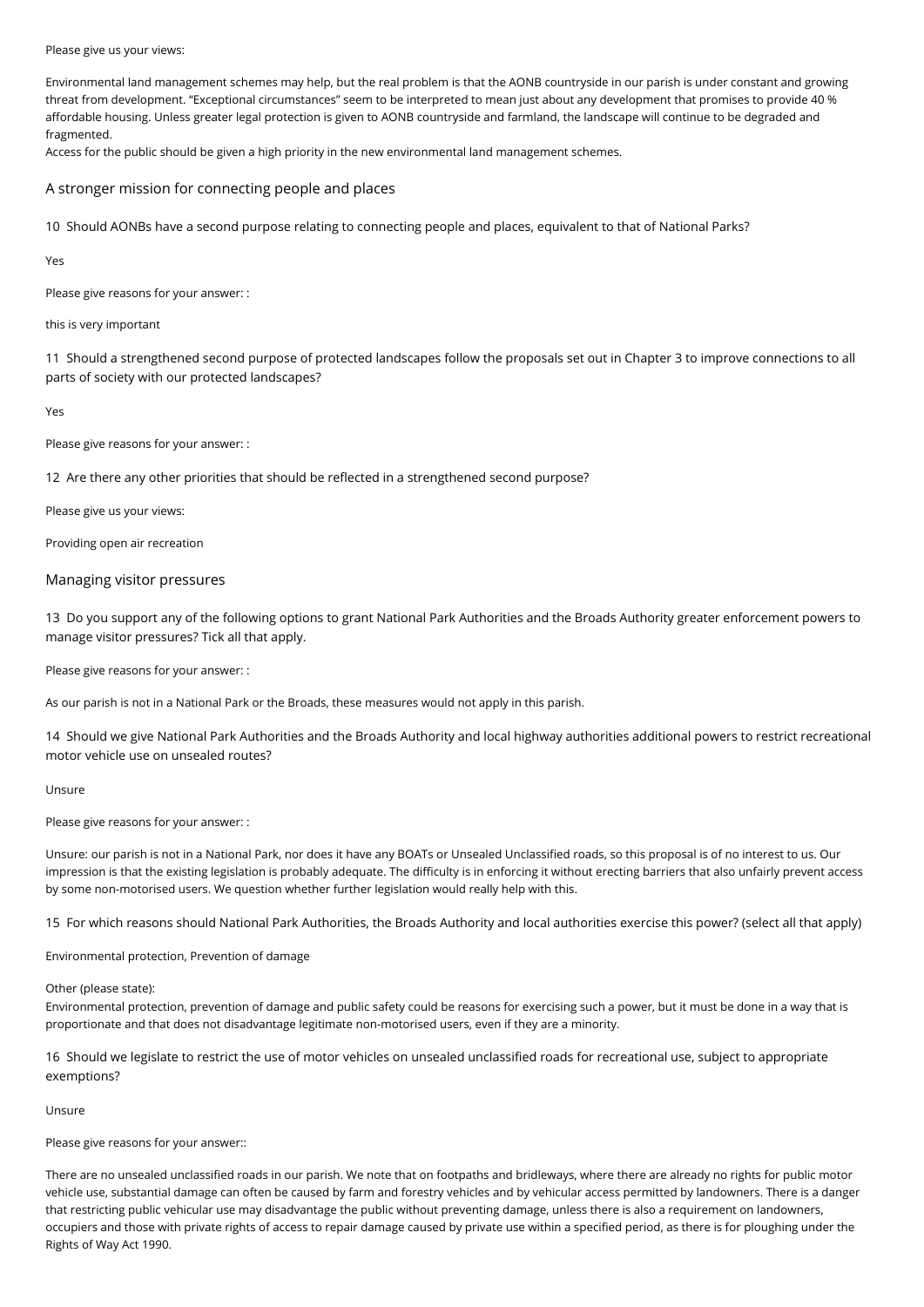17 What exemptions do you think would be required to protect the rights and enjoyment of other users e.g., residents, businesses etc?

Please give us your views:

The exemptions developed for restricted byways in the Natural Environment and Rural Communities Act 2006 are a good model.

#### The role of AONB teams in planning

18 What roles should AONBs teams play in the plan-making process to achieve better outcomes?

Please give us your views:

AONBs teams should have statutory consultee status and an effective veto on local plans that would conflict with the AONB's statutory purposes.

19 Should AONB teams be made statutory consultees for development management?

Yes

Please give reasons for your answer::

this is essential

20 If yes, what type of planning applications should AONB teams be consulted on?

AONB teams should formally agree with local planning authorities which planning applications should be consulted on.

#### Other (please state):

This is the best option. Sometimes even a small development can have a seriously damaging effect on the AONB, and the cumulative effect of multiple small applications needs also to be recognised. Different AONBs will need to have different criteria. For example in the case of the High Weald AONB, one of the best surviving medieval landscapes in Europe, a small development that would destroy a medieval field boundary or damage a historic routeway would have a serious effect on the landscape and the reasons for which the landscape is designated.

# Local governance

21 Which of the following measures would you support to improve local governance? Tick all that apply.

Improved training and materials, Streamlined process for removing underperforming members, Greater flexibility over the proportion of national, parish and local appointments, Merit-based criteria for local authority appointments, Reduced board size, Secretary of State appointed chair

Other (please state):

Please give reasons for your answer: :

Greater use of advisory panels Unsure. This should only be where an advisory panel will really add value.

# A clearer role for public bodies

22 Should statutory duties be strengthened so that they are given greater weight when exercising public functions?

Yes

Please give reasons for your answer: :

Yes, this is essential: the duty to "have regard to" is too weak.

23 Should statutory duties be made clearer with regards to the role of public bodies in preparing and implementing management plans?

Yes

Please give reasons for your answer: :

Yes, local planning authorities need to be given a clear statutory duty to assist in preparing and implementing AONB management plans.

# General power of competence

24 Should National Parks Authorities and the Broads Authority have a general power of competence?

Not Answered